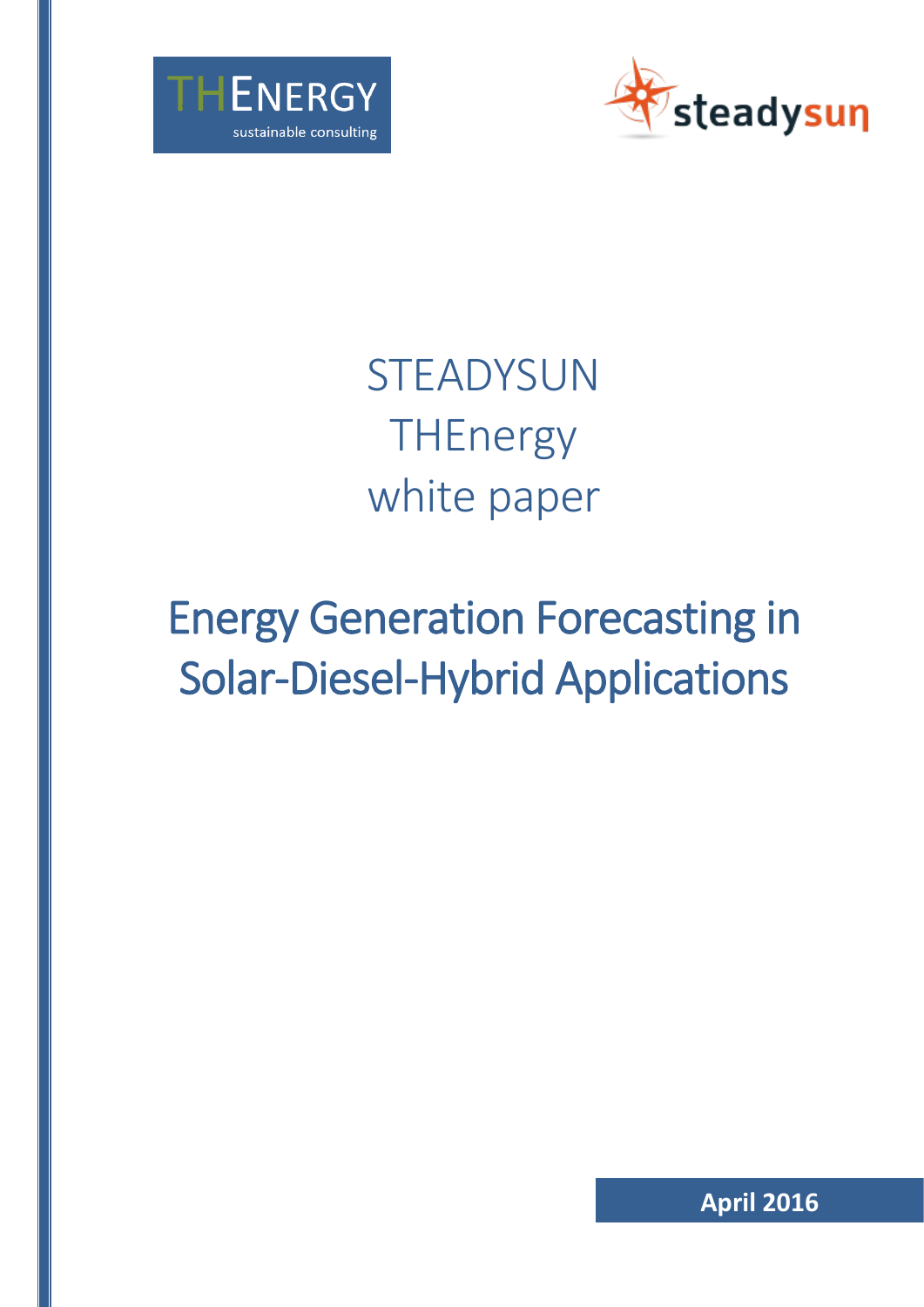# Content

| 2.2 |  |  |  |  |
|-----|--|--|--|--|
|     |  |  |  |  |
|     |  |  |  |  |
|     |  |  |  |  |
|     |  |  |  |  |
|     |  |  |  |  |
|     |  |  |  |  |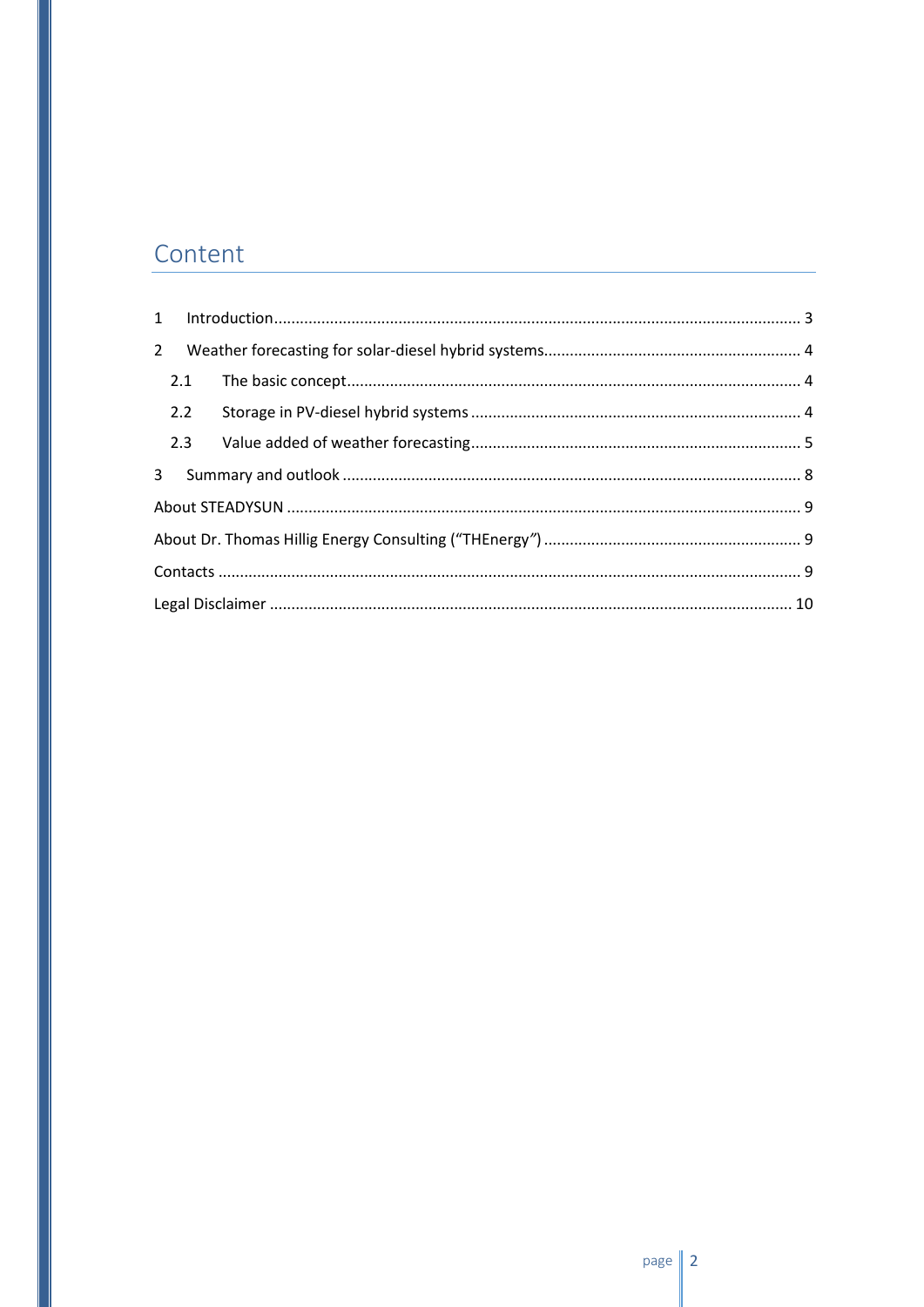## <span id="page-2-0"></span>1 Introduction

In recent years, solar-diesel hybrid applications have become more and more interesting as the technology allowing for integrating photovoltaic (PV) energy into diesel power plants has improved considerably and PV investment costs have decreased to a great extent. While the first big wave of solar power plants occurred in a subsidized environment, these incentives are now running out or have been cut largely. Solar power has to compete with conventional forms of energy, while existing energy costs are a natural benchmark for renewable energy investments. Traditional power from diesel generations is expensive as the fuel has to be transported to remote locations, while diesel generators are relatively small and thus less efficient than large-scale conventional coal, gas or nuclear power plants. In this regard, we can observe that solar and wind energy are highly competitive in comparison to power from diesel.

Many companies that traditionally built or financed large-scale grid-connected solar power plants have identified the integration of solar power solutions into remote diesel power plants as a "sweet-spot" for the near future. More and more hybrid projects are being built or are under development. Typical applications are rural electrification, the telecommunication sector, the mining industry and remote hotels and resorts.

Solar-diesel hybrid systems are, by nature, often rather small, while the intermittency of the solar component often poses a considerable challenge for the system. This white paper examines how the forecasting of these intermittencies can optimize the system. It discusses forecasting in simple and more sophisticated solar-diesel hybrid systems with energy storage. Our paper thus takes into consideration the consequences for investment costs on the one hand side and for operating and maintenance costs on the other side.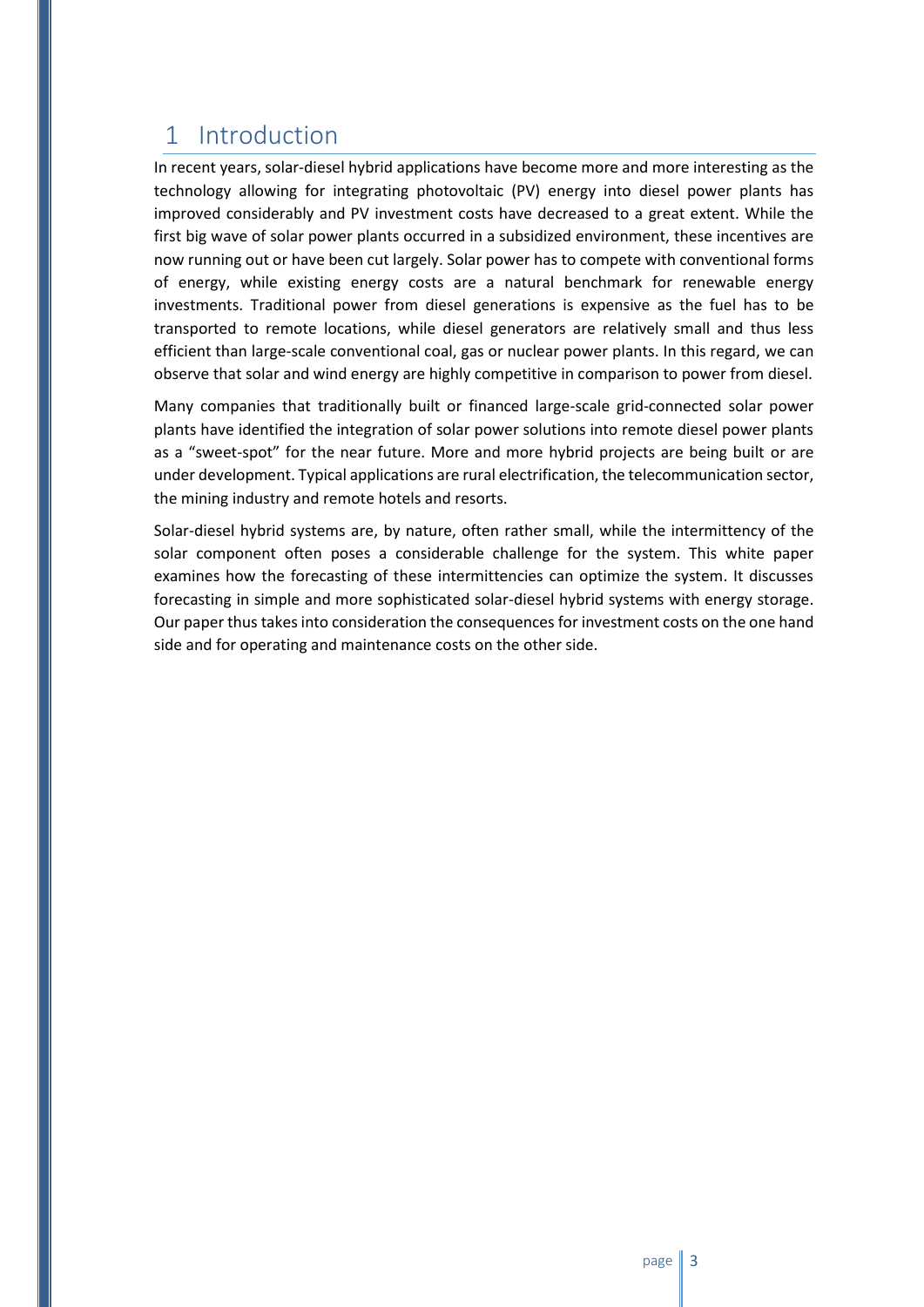## <span id="page-3-0"></span>2 Weather forecasting for solar-diesel hybrid systems

#### <span id="page-3-1"></span>2.1 The basic concept

Hybrid energy systems generally combine two different energy sources. In the case of PV-diesel (often the broader expression "solar-diesel hybrid" is applied), PV and diesel energy are combined. The business case here consists in partially replacing rather expensive diesel energy by rather inexpensive solar energy.

Technically, the main challenges have arisen from the unstable energy generation of PV power plants and the fact that traditional diesel gensets are not very flexible and can hardly deal with loads of less than 30%-40%. In many PV-diesel hybrid systems, the diesel gensets are constantly run near their minimum load in order to provide so-called spinning reserve. for situations in which the power from the solar system drops, due to shading of the PV array. As a consequence, the renewable energy penetration, which is typically defined as the share of renewable capacity in respect to total peak capacity of the system, is not very high.

#### <span id="page-3-2"></span>2.2 Storage in PV-diesel hybrid systems

Battery storage systems can be used to provide spinning reserve in solar-diesel hybrid systems. This application is also called "bridge to back-up". If the PV array is shaded and power from the solar power plant drops, then a battery storage system forms the grid and provides electricity until one or more diesel generators are fully ramped-up and generate electricity. Normally this process just takes a few minutes and the battery storage systems used are rather small. Nevertheless, this advanced concept allows for switching the gensets-off during peak-irradiation and thus increases renewable energy penetration in the hybrid system. In this system, the PV array is dimensioned accordingly to be larger in order to fulfil electricity needs during peak generation and to charge the battery.

Depending on the cloud patterns in the specific region, there might be several charging/discharging cycles per day, which creates rather significant challenges for the battery.

Beyond "bridge to back-up", batteries can be used for additional applications in solar-diesel hybrid systems. In larger battery solutions, solar energy can be generated during daytime and used during night-time. Ideally, diesel gensets will only be used as back-ups when energy from renewable resources is not available over a longer period, e.g. if there is low solar irradiation due to a bad period of weather.

Finally, energy storage can be used to improve power quality in the system.

So far we have had many hybrid systems without any storage. However, even if the integration of storage makes absolute sense from a technical point of view, storage systems are still rather expensive and sometimes have quite negative consequences on the competitivity of the hybrid system.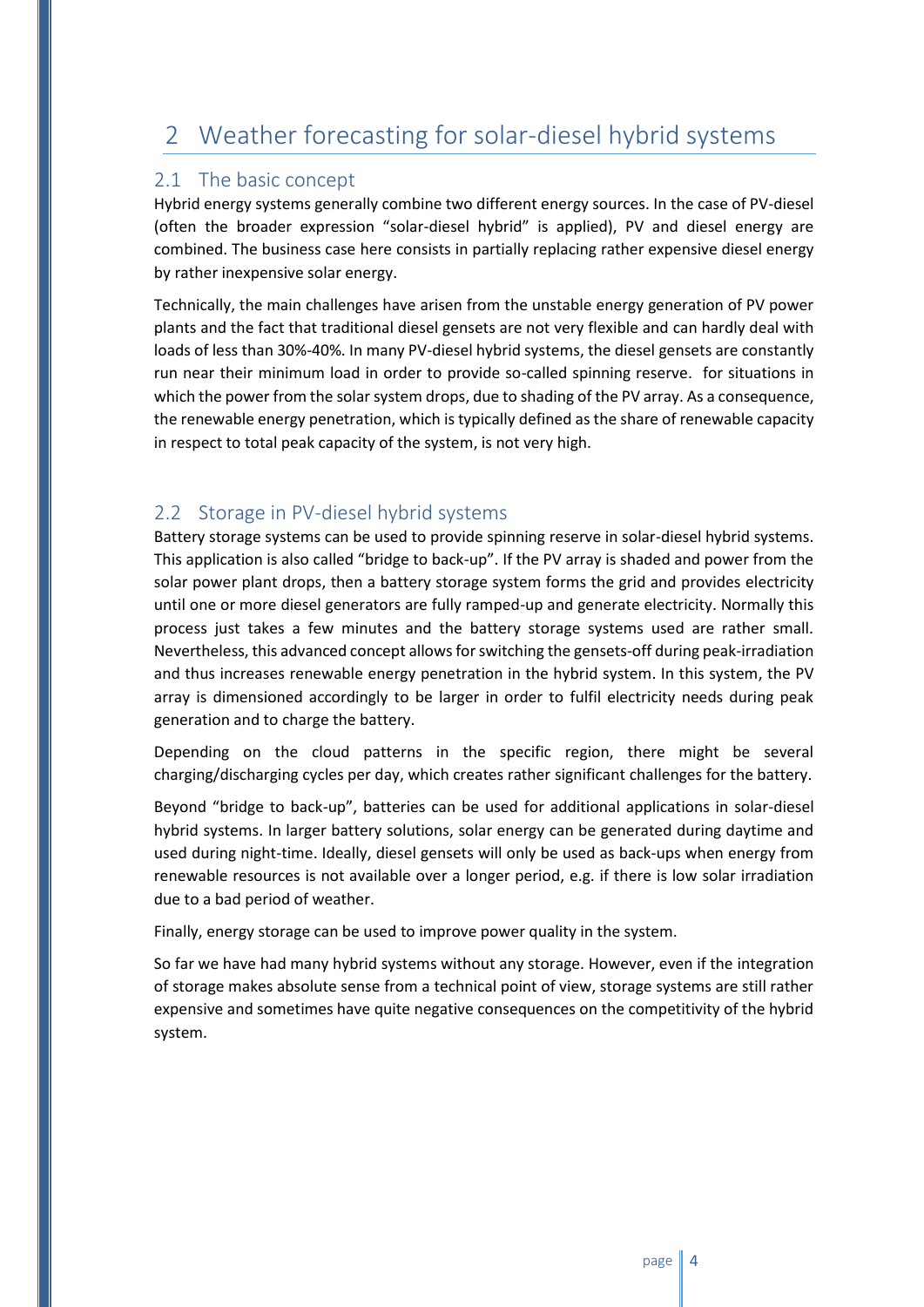#### <span id="page-4-0"></span>2.3 Value added of weather forecasting

Besides storage, a second solution for dealing with intermittencies in a Solar-Diesel Hybrid project is prediction. If sudden output changes in the solar power plant can be forecasted, then additional spinning reserve can be provided for certain time periods although not constantly. Solar power forecasting provides the ability to adjust the spinning reserve dynamically. In addition, knowledge about the duration of power output changes allows the optimization of the operation of the assets, both for the diesel gensets and the storage system. In the end, solar power forecasting can significantly reduce the Levelized Cost of Energy (LCOE) of solar-diesel hybrid systems.



**Image 1: STEADYSUN's SteadyEye sky imager**

.

Sky imagers allow for extremely site-specific forecasts as they are deployed onsite. A PV production forecast is then made using the local data from a camera that is pointed toward the sky. Used in conjunction with image processing algorithms, a cloud mass movement forecast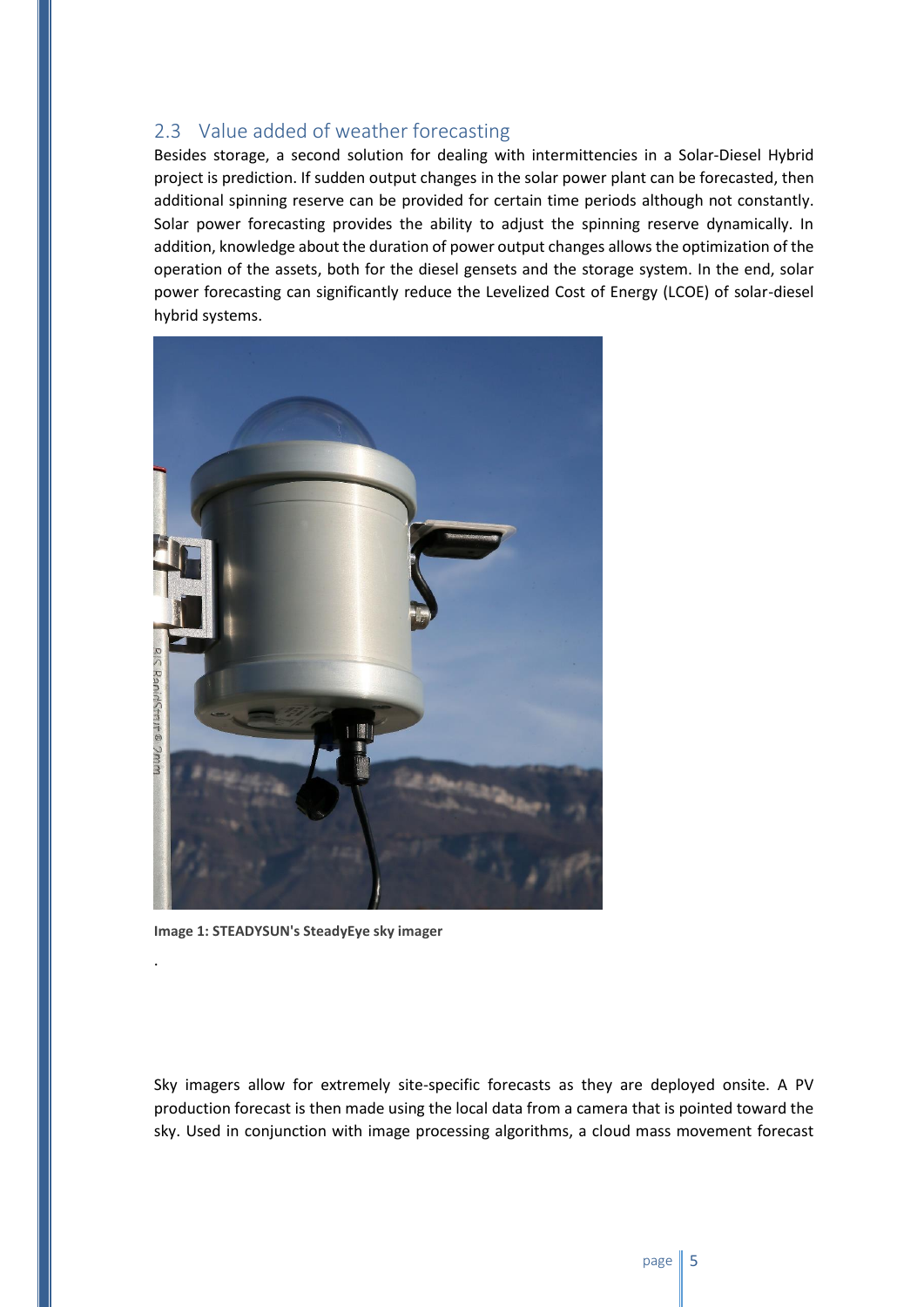and physical models, the state of the cloud cover is then forecasted. The forecasting of the irradiation and the production of the PV plant is extremely reliable in the short-term. STEADYSUN's SteadyEye solution takes hemispherical photos every minute, while a forecasting algorithm provides power production forecasts for periods from 1 minute to 1 hour.



**Image 2: STEADYSUN's forecasting software**

 $\overline{a}$ 

The LCOE concept includes the investment side as well as operations of the system. Power production forecasting can improve both.

#### *PV production forecasting for optimizing system investments*

The forecasting devices are relatively inexpensive, particularly in comparison to storage solutions. The storage solution works as a bridge to back-up, i.e. it is optimized in a way to ensure that the power plant can avoid power drops stemming from shading or partial shading of the PV array. As traditional gensets need a certain time for ramp-up, the main function of the storage system in this regard is to provide power until the diesel gensets are available. Forecasting can overcome this gap by starting the diesel engines before the actual shading occurs. Therefore, production forecasting allows for optimized system designs and can considerably decrease investment costs. The system can be designed with the same renewable penetration rate in regard to the peak capacity of solar and diesel power. Differences with respect to energy contribution<sup>1</sup> are then marginal, especially in regions with high constant solar irradiation.

In addition, solar production forecasting can increase the lifetime of batteries. Batteries have advantages that go well beyond bridging the ramp-up time of generators. If solar-diesel hybrid systems are designed with batteries, then PV production forecasting can improve the lifetime of batteries. The number of charging/discharging cycles can be reduced as, for example, the forecasting shows that the shading lasts over a longer period of time. Hence, it can make sense not to use the battery and manage the situation solely with diesel gensets. Optimized charging/discharging behavior can actually increase the lifetime of batteries and avoid future

<sup>&</sup>lt;sup>1</sup> Energy contribution in this context is defined as the actually energy produced by renewable vs. total energy produced (sum of renewables and conventional energy).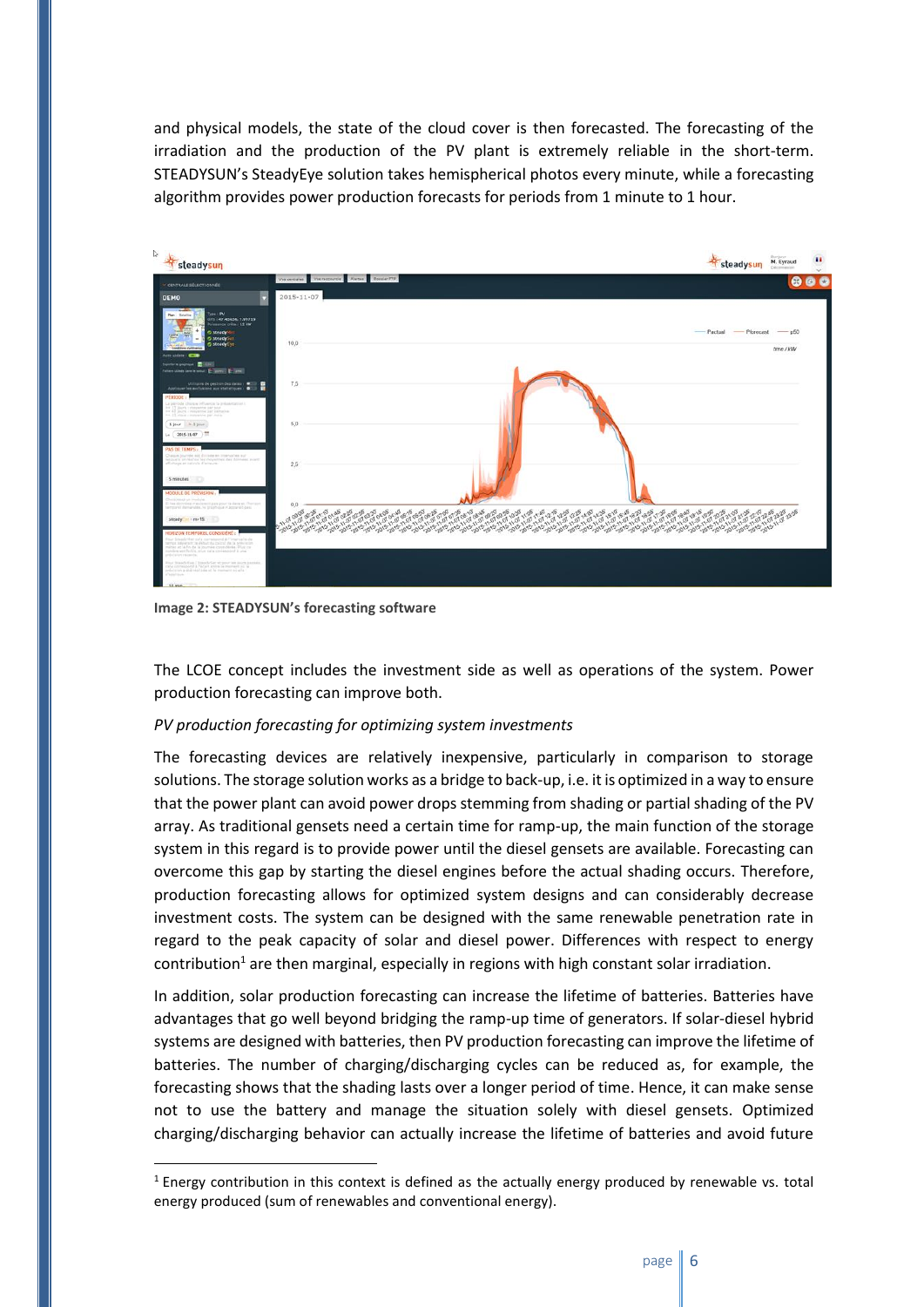replacement investments. An optimized battery management system needs to be fitted to the respective battery technology and other framework conditions. In some cases, the usage of PV production forecasting favors a different and more cost efficient battery technology.

PV production forecast solutions can also increase the lifetime of gensets. In cases when the shading only lasts for very short time periods, it can make sense to completely rely on the storage system and avoid unnecessary wear to the gensets. This approach can also reduce the cost of replacement; here, regarding investments in gensets.

#### *PV production forecasting for improving operation and maintenance costs of solar-diesel hybrid systems*

The last two points managed to show how PV forecasting can improve investment costs throughout the lifetime of the hybrid power plant. In addition, O&M costs can be decreased by operating the gensets at more efficient generator load levels. Less spinning reserve needs to be provided by the diesel gensets which, in many settings, allow a fewer number of generators to be run at a higher load. As traditional generators are optimized for these higher loads, they run more efficiently and consume less diesel while achieving the same output.

In addition, the optimized start/stop cycles of generators reduces the maintenance requirements. At the same time, less maintenance means lower LCOE.

Both camera technology and the integration of the control system have considerably improved over recent years. Camera prices have fallen, prediction accuracy has improved and integration has become much easier. Furthermore, thanks to its cost efficiency, we can be expected that, in the near future, PV production forecasting will become a standard solution for PV-diesel hybrid systems.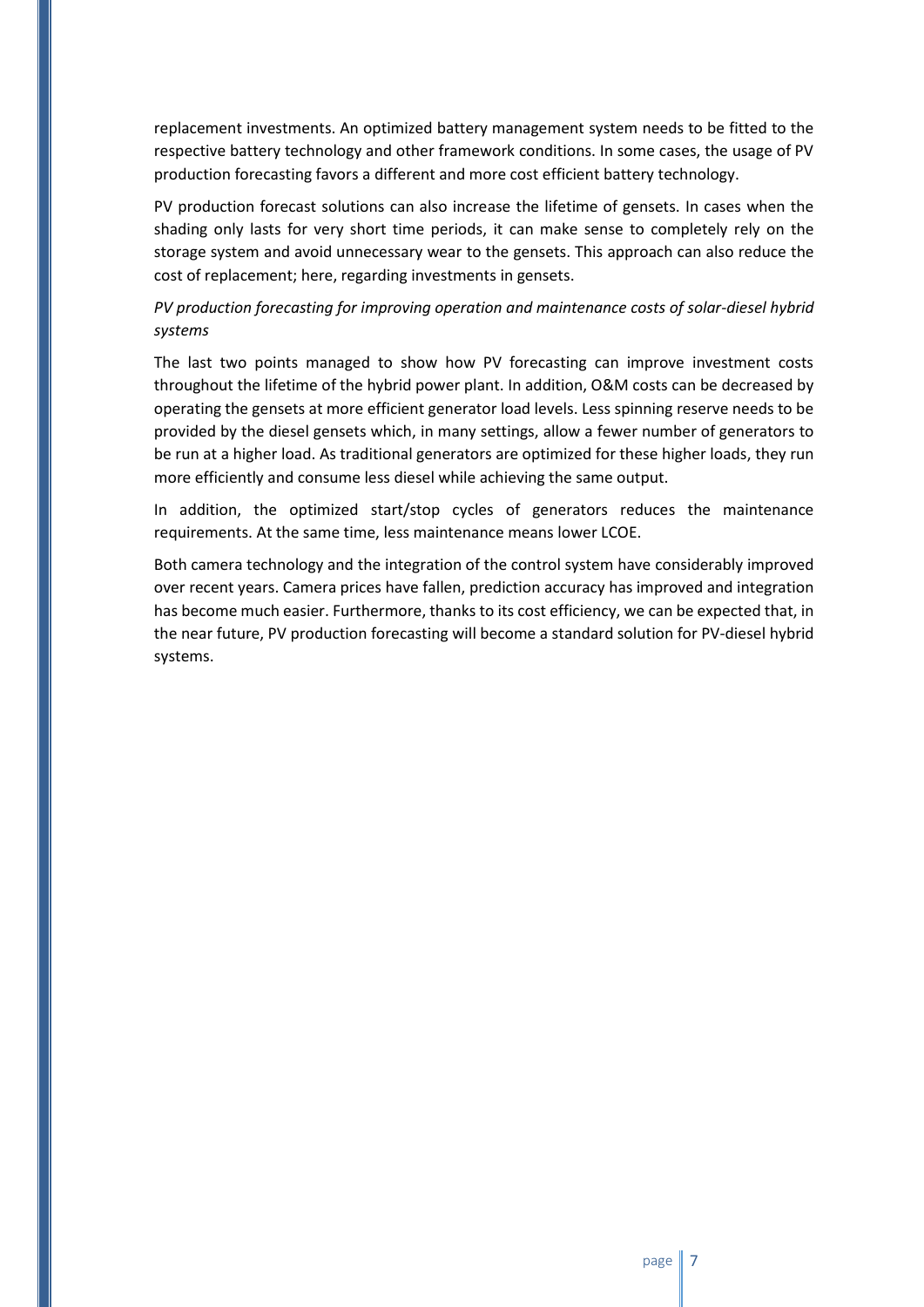## <span id="page-7-0"></span>3 Summary and outlook

PV production forecasting can improve LCOE through an optimized system design with lower investment costs. In basic PV-diesel hybrid systems, forecasting has the potential to crowd out battery storage system by predicting sudden shadings of the PV array which allows for the ramping up of gensets before potential power losses occur.

In more sophisticated systems, PV production forecasting can improve LCOE by optimizing the storage size and the diesel genset configuration. Investment costs can be reduced by using smaller storage systems and avoiding and postponing replacement investments in the battery system and the diesel gensets. In addition, the operation and maintenance costs of the gensets can be improved by running them at more efficient loading levels and avoiding unnecessary start/stop cycles.

Sky imagers are already proven in real applications and appear to be very reliable if configured correctly according to the specific framework conditions. Taking into account the relatively low costs of PV prediction solutions, it is obvious that considerable value is created in almost any kind of PV-diesel hybrid system. For solar-diesel hybrid systems, this means that they are becoming more competitive because overall LCOE are reduced and the investment case for solar-diesel hybrid solutions turns out to be more favorable.

Software simulation tools that include sky imagers are also being developed. They support functions for dimensioning and designing the optimal mode of operation of a hybrid system based on various framework conditions, such as different needs in regard to a secure supply of energy, electricity costs and various load and irradiation patterns.

Beyond their application in off-grid solar-diesel hybrid systems, similar advantages are inherent to small insular microgrids with solar power, rural electrification in weak grid areas and smart grids in an urban environment where a network of sky imagers can be deployed.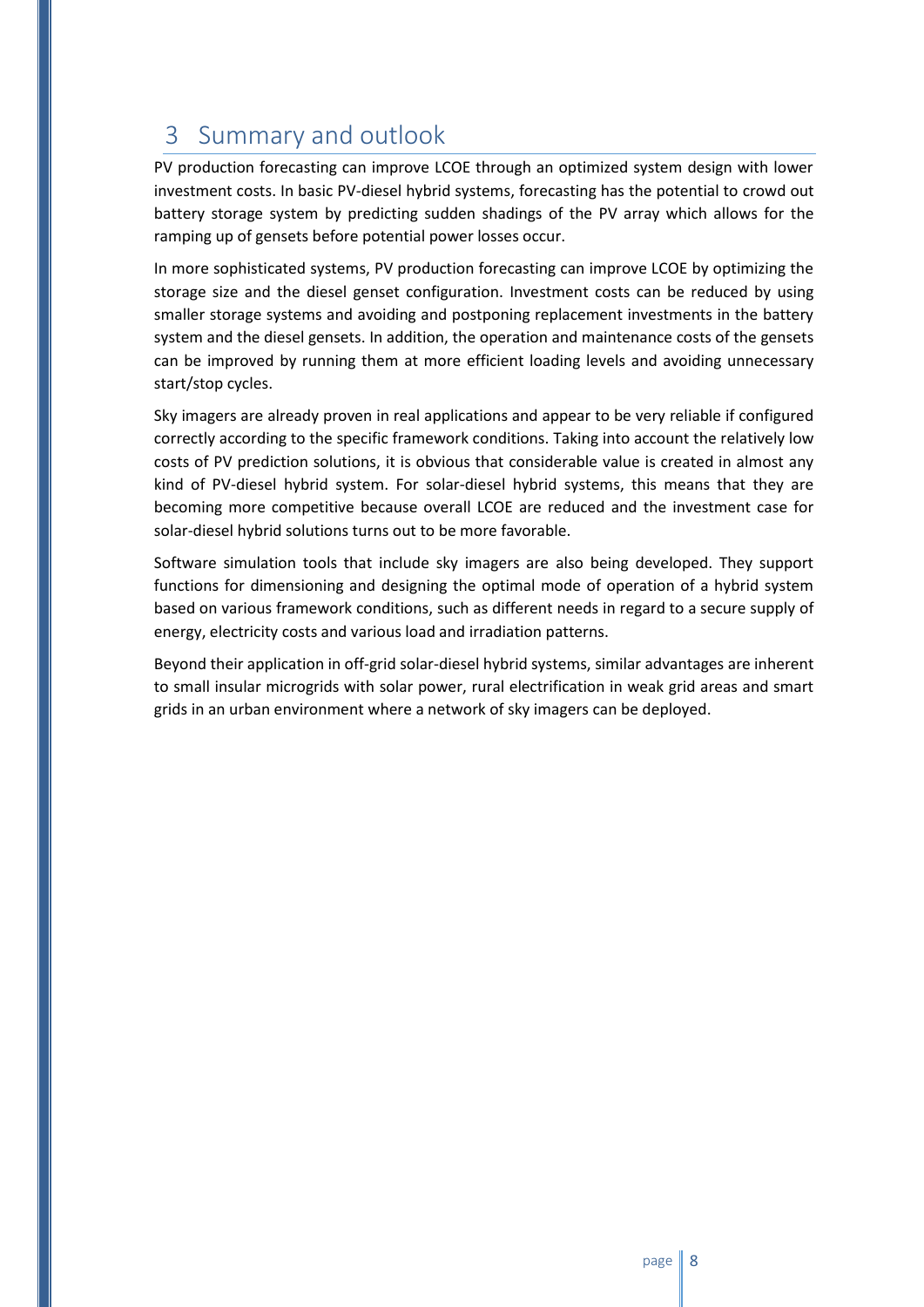### <span id="page-8-0"></span>About STEADYSUN

STEADYSUN SAS, founded in 2013, is a spin-off of CEA [\(www.cea.fr](http://www.cea.fr/) ). After more than five year of R&D at INES [\(www.ines-solaire.org](http://www.ines-solaire.org/) ), the company is now offering a comprehensive range of professional solar production forecasting services to contribute to a better integration of the solar energy in the power grids. STEADYSUN makes the management of power grids and photovoltaic power plants easier, enabling its customers to reduce their costs (CAPEX / OPEX) by using its solar forecasting solutions.

Combined with meteorological models, satellite imaging and sky imagers on site, STEADYSUN technology generates forecasts ranging from a few minutes to a few days at local, regional, and national level. Photovoltaic power plants operators, power grid managers and, energy traders can therefore better predict the power generated and reduce financial or technical risks related to variable weather conditions. The forecast solutions of STEADYSUN are currently implemented on more than 1400 PV plants in a dozen of countries worldwide. [http://steady](http://steady-sun.com/)[sun.com/](http://steady-sun.com/)

### <span id="page-8-1"></span>About Dr. Thomas Hillig Energy Consulting ("THEnergy*"*)

THEnergy assists companies in dealing with energy-related challenges. Renewable energy companies are offered strategy, marketing and sales consulting services. For industrial companies THEnergy develops energy concepts and shows how they can become more sustainable. It combines experience from conventional and renewable energy with industry knowledge in consulting. In addition to business consulting, THEnergy advises investors regarding renewable energy investments in changing markets. It is also active in marketing intelligence and as an information provider in select fields, such as renewables and mining, through the platform [th-energy.net/mining](http://www.th-energy.net/mining) or renewables on islands through the new platform [th-energy.net/islands.](http://www.th-energy.net/islands)

## <span id="page-8-2"></span>**Contacts**

**STEADYSUN** Frederique Piquand Phone: +33 9 7075 3416 contact@steady-sun.com

**THEnergy – Dr. Thomas Hillig Energy Consulting** Dr. Thomas Hillig Phone: +49-152 3618 6442 thomas.hillig@th-energy.net